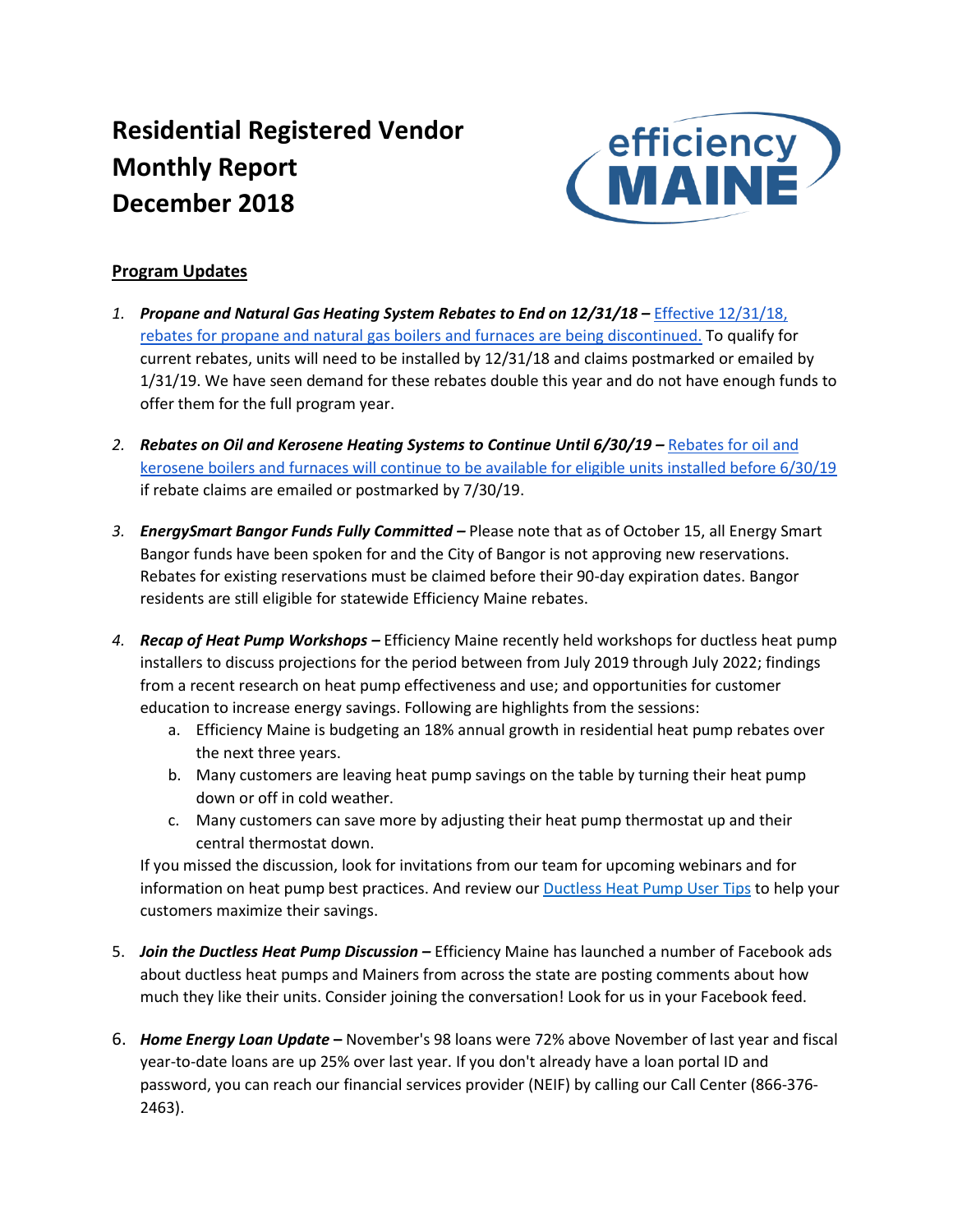## **Reminder**

1. *Wood and Pellet Stove Rebates to End on 12/31/18 as Planned* – As originally launched, the \$500 [rebates for pellet stoves and wood stoves are ending 12/31/18.](https://www.efficiencymaine.com/at-home/pelletwood-stoves/) To qualify for rebates, units need to be purchased between July 1, 2018 and December 31, 2018 and rebate forms must be postmarked or emailed by January 31, 2019.

## **Tips**

- 1. *Sales Tool of the Month Ice Dam Case Study –* We have dozens of sales tools available to Residential Registered Vendors at no charge. As we enter ice dam season, our Ice Dam Case Study may be a helpful tool for helping homeowners understand that weatherization can help address ice dams[. Available on our website as a PDF,](https://www.efficiencymaine.com/docs/NoMoreIceDamsCaseStudy.pdf) this Gorham homeowner's story includes the quote, "I thought a new roof would solve my ice dams. It didn't, but weatherization did." We hope this case study helps you close weatherization jobs aimed at stopping ice dams.
- 2. *Rebate Processing Tip* **–** Using the latest claim form on the website reduces the chances a rebate check delay. We have seen an increase in missing information due to the use of old versions of the rebate form.

## **Fact of the Month:**

• Efficiency Maine has now rebated over 20,000 heat pump water heaters in Maine homes and businesses.

## **Home Energy Savings Program (HESP)**

| Year:                   | 2017       | 2018           | 2018 | 2018     | 2018           | 2018 | 2018           | 2018           | 2018           | 2018           | 2018 | 2018           |
|-------------------------|------------|----------------|------|----------|----------------|------|----------------|----------------|----------------|----------------|------|----------------|
| <b>HESP Rebate</b>      | <b>Dec</b> | Jan            | Feb  | Mar      | Apr            | May  | Jun            | Jul            | Aug            | Sep            | Oct  | <b>Nov</b>     |
| Type                    |            |                |      |          |                |      |                |                |                |                |      |                |
| <b>Ductless Heat</b>    | 417        | 290            | 330  | 229      | 258            | 385  | 523            | 619            | 543            | 362            | 458  | 413            |
| Pump                    |            |                |      |          |                |      |                |                |                |                |      |                |
| Boiler                  | 70         | 71             | 118  | 66       | 68             | 100  | 80             | 106            | 79             | 97             | 86   | 102            |
| Air Sealing             | 79         | 99             | 154  | 99       | 85             | 86   | 73             | 91             | 70             | 70             | 63   | 81             |
| <b>Attic Insulation</b> | 53         | 69             | 98   | 67       | 54             | 47   | 6              | 59             | 52             | 41             | 50   | 62             |
| <b>Basement</b>         | 29         | 35             | 62   | 34       | 40             | 25   | 5              | 45             | 37             | 28             | 38   | 40             |
| Insulation              |            |                |      |          |                |      |                |                |                |                |      |                |
| Furnace                 | 23         | 38             | 26   | 15       | 22             | 23   | 15             | 18             | 32             | 29             | 53   | 23             |
| Wall Insulation         | 16         | 14             | 23   | 20       | 12             | 5    | 3              | 18             | 18             | 20             | 21   | 25             |
| Pellet Boiler           | 5          | $\overline{2}$ | 7    | 2        | 3              | 3    | 1              | $\overline{2}$ | $\overline{2}$ | $\overline{2}$ | 6    | 6              |
| <b>Pellet Stove</b>     | 5          | 7              | 18   | 7        | 6              | 9    | 4              | 10             | 8              | 10             | 35   | 48             |
| Wood Stove              | 2          | $\mathbf{1}$   | 2    | $\Omega$ | $\overline{2}$ | 3    | $\mathfrak z$  | 5              | 9              | 15             | 31   | 13             |
| <b>Geothermal HP</b>    | 1          | 4              | 1    | 1        | $\Omega$       | 1    | $\overline{2}$ | 1              | $\overline{2}$ | 0              | 0    | $\overline{2}$ |
| <b>Total Measures</b>   | 700        | 630            | 839  | 540      | 550            | 687  | 714            | 974            | 852            | 674            | 841  | 815            |
| <b>Installed</b>        |            |                |      |          |                |      |                |                |                |                |      |                |

#### HESP Rebates – Last 12 Months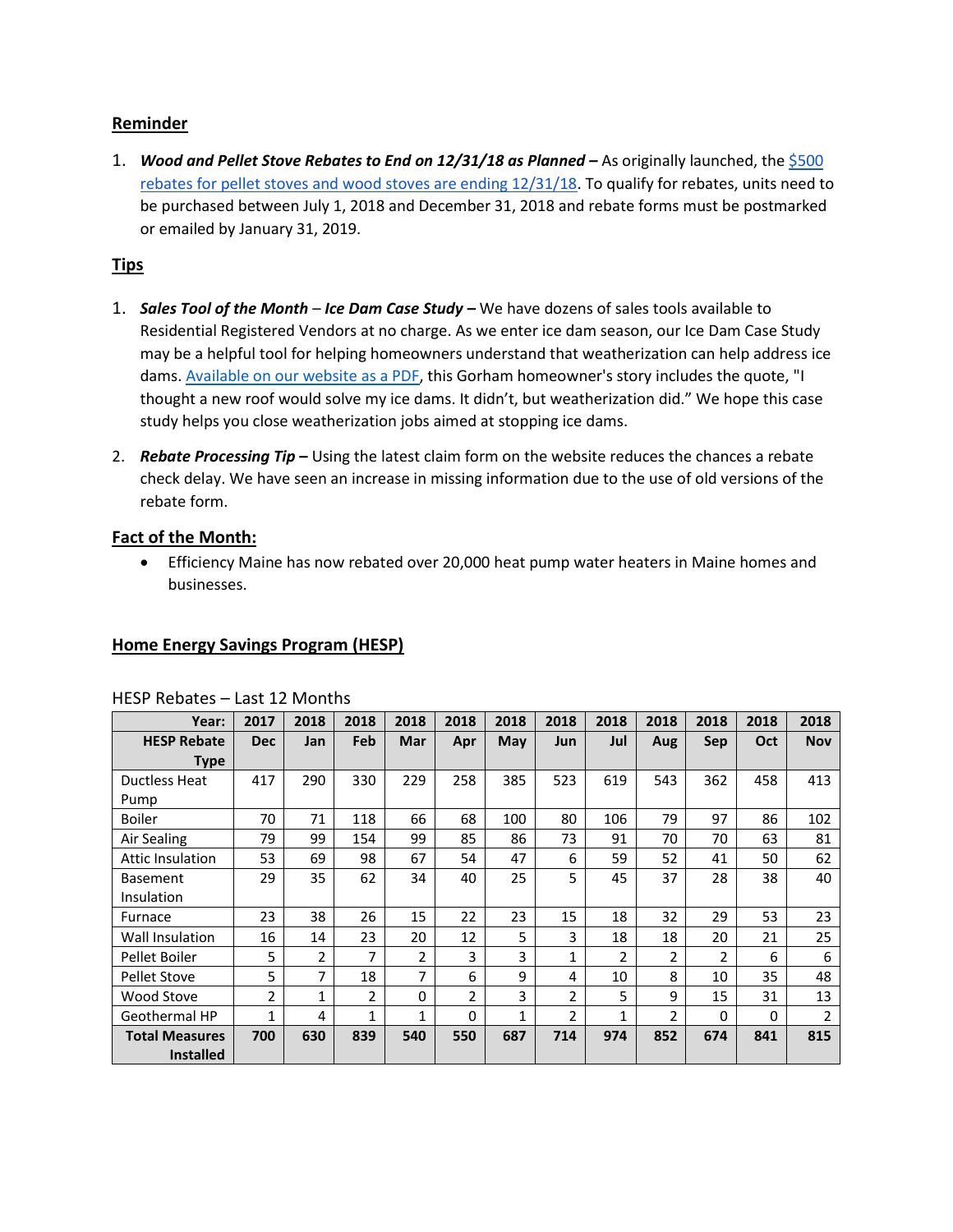

## HESP Year-Over-Year Comparison

|    | (July 1 – November 30; EXCLUDED 2nd zone mini-split and whole house heat pumps) |             |             |             |             |             |
|----|---------------------------------------------------------------------------------|-------------|-------------|-------------|-------------|-------------|
| #  | <b>HESP Rebate Type</b>                                                         | <b>FYTD</b> | <b>FYTD</b> | <b>FYTD</b> | <b>FYTD</b> | <b>FYTD</b> |
|    |                                                                                 | 15          | 16          | 17          | 18          | 19          |
| 1  | Ductless Heat Pump                                                              | 3,813       | 2,677       | 2,442       | 2,641       | 2,471       |
| 2  | Air Sealing                                                                     | 895         | 683         | 495         | 386         | 379         |
| 3  | <b>Boiler</b>                                                                   | 317         | 281         | 325         | 345         | 479         |
| 4  | <b>Attic Insulation</b>                                                         | 380         | 389         | 350         | 265         | 270         |
| 5  | <b>Basement Insulation</b>                                                      | 306         | 218         | 176         | 144         | 193         |
| 6  | Furnace                                                                         | 60          | 55          | 73          | 72          | 156         |
| 7  | <b>Wall Insulation</b>                                                          | 77          | 86          | 100         | 73          | 105         |
| 8  | Pellet Boiler                                                                   | 172         | 42          | 35          | 32          | 19          |
| 9  | <b>Pellet Stove</b>                                                             | 24          | 89          | 44          | 19          | 117         |
| 10 | Geothermal HP                                                                   | 34          | 26          | 28          | 8           | 6           |
| 11 | Wood Stove                                                                      | 5           | 24          | 18          | 3           | 73          |
|    | <b>Total Measures Installed</b>                                                 | 6,083       | 4,570       | 4,086       | 3,988       | 4,268       |

(July 1 – November 30; EXCLUDED 2nd zone mini-split and whole house heat pumps)

## **Affordable Heat Initiative (AHI)**

#### AHI Rebates – Last 12 Months

| Year:                               | 2017       | 2018 | 2018           | 2018 | 2018 | 2018 | 2018           | 2018         | 2018 | 2018 | 2018 | 2018       |
|-------------------------------------|------------|------|----------------|------|------|------|----------------|--------------|------|------|------|------------|
| <b>AHI Rebate Type</b>              | <b>Dec</b> | Jan  | Feb            | Mar  | Apr  | May  | Jun            | Jul          | Aug  | Sep  | Oct  | <b>Nov</b> |
| Upgrade Bundle                      | 30         | 34   | 30             | 33   | 44   | 210  | 179            | 155          | 162  | 121  | 184  | 173        |
| Attic Insulation                    | 2          | 4    | $\overline{ }$ | 7    | 5    | 5    | 5              | 8            | 6    | 7    | 3    | 2          |
| Wall Insulation                     | 1          | 0    | 4<br>л.        | 2    |      | 1    | 0              | $\mathbf{1}$ | 0    | 0    | 0    |            |
| <b>Basement</b><br>Insulation       | ⇁          | 2    | 6              | 3    |      | 5    | $\overline{2}$ | ำ            | 5    | 5    | 4    | 5          |
| Ductless Heat                       | 0          | 0    | 0              | 0    | 5    | 109  | 151            | 172          | 169  | 121  | 143  | 121        |
| Pumps                               |            |      |                |      |      |      |                |              |      |      |      |            |
| <b>Total AHI</b><br><b>Activity</b> | 40         | 40   | 44             | 45   | 56   | 330  | 337            | 338          | 342  | 254  | 334  | 302        |